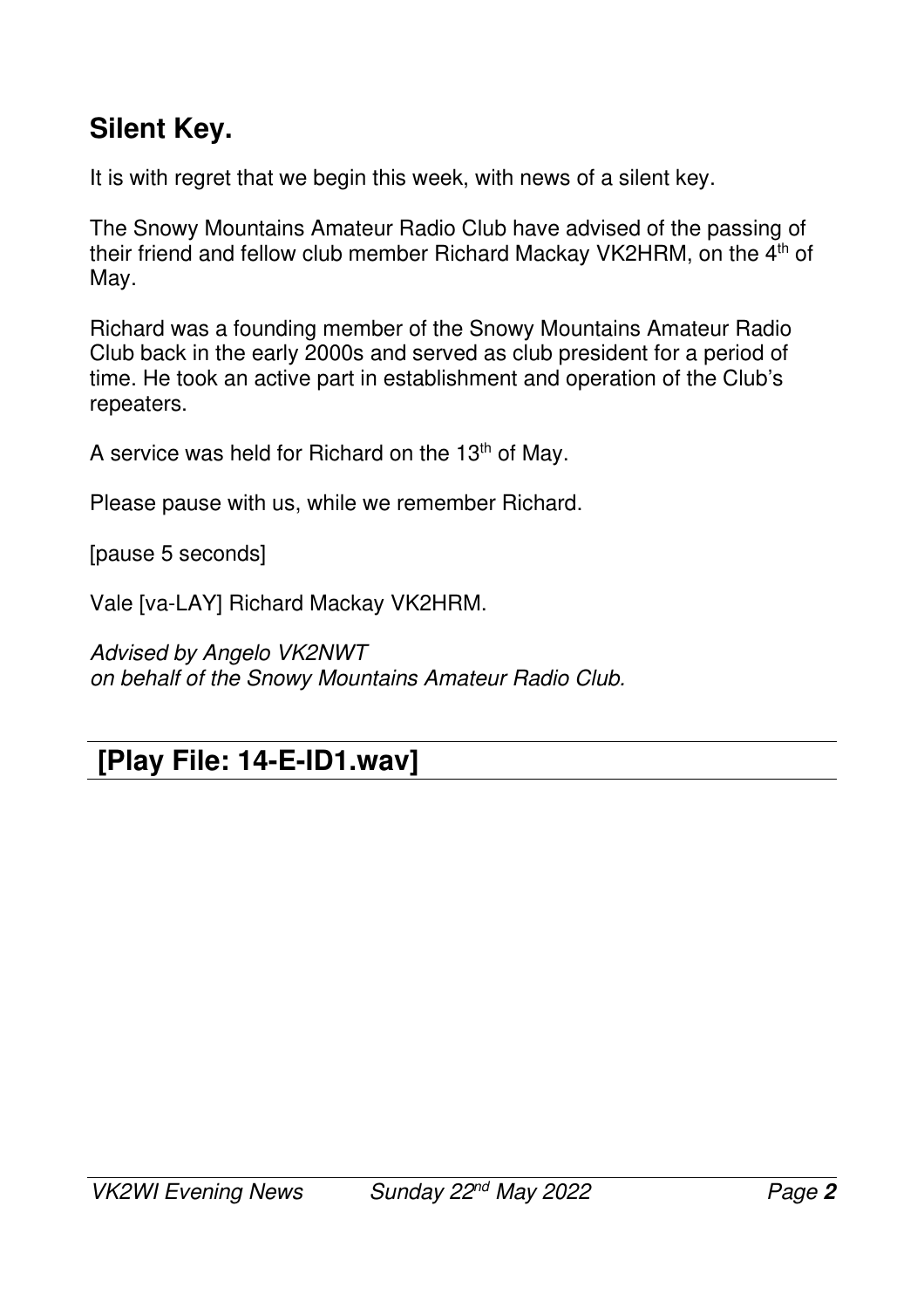#### **In the news from Amateur Radio New South Wales for this week;**

ARNSW is reintroducing in-person activities at VK2WI Dural, in line with current public health guidance. Following on from our trial of the "Member Moring Meetup" in March, our next event is planned for Sunday the 29<sup>th</sup> of May.

From about 9:30am, the site is open for a physically-distanced catchup. the VK2WI grounds provide plenty of green space in fine weather, with a large indoor area on the ground floor of the Centenary Building as well. Tea, Coffee, cold drinks, and refreshments will be available; and the trash and treasure room will be open, with some procedures in place to manage access to the relatively small room. As well-being of our members is paramount, the event will run in accordance with the ARNSW Covid Safety plan.

As always, you can contact the ARNSW office via email, to office@arnsw.org.au, or by leaving a phone message on 02 9651 1490.

Later in this bulletin, we have a summary of on-air activities from both Sydney, and across New South Wales. We would welcome any updates from club and groups; simply email news@arnsw.org.au – we don't need full items, just the details of the activity and contacts. Don't forget, we always welcome reports on the outcome of recent activities, as well.

Tonight, we again welcome listeners on the EchoLink "HAM" conference, and the Australian & New Zealand EchoLink Network. Callbacks will also be taken after tonight's bulletin; our thanks to John VK3HJQ, and the Australian & New Zealand EchoLink Network team, for making this relay available.

VK2WI news bulletins are streamed live from our website, arnsw.org.au/audio, and recordings of previous bulletins are also available.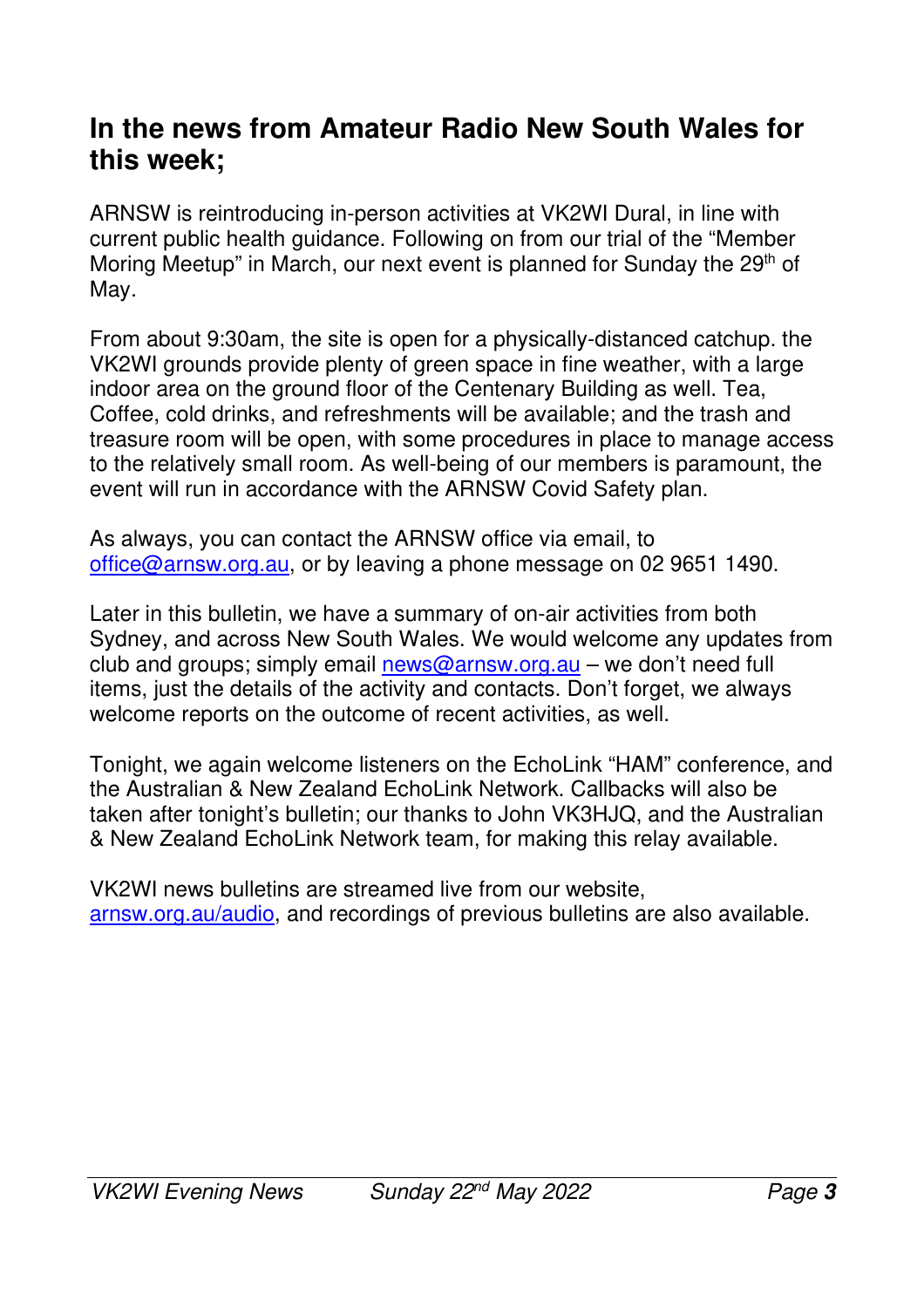#### **New News Relay**

While on the topic of news relays, we also welcome our newest relay; with the combined efforts of John and the ANZEL team, with Jared VK2WAY and the FreeDMR group, the VK2IW Sunday Evening news is available via FreeDMR Talk Group 50599, that's the VK Dial-A-Node.

There's been a replay on both FreeDMR TG5050 and the UK's OZ-DMR group for a little while now, but now you can listen live on TG50599.

For more information, along with the full News & Nets Schedule, visit vkfreedmr.com/nets.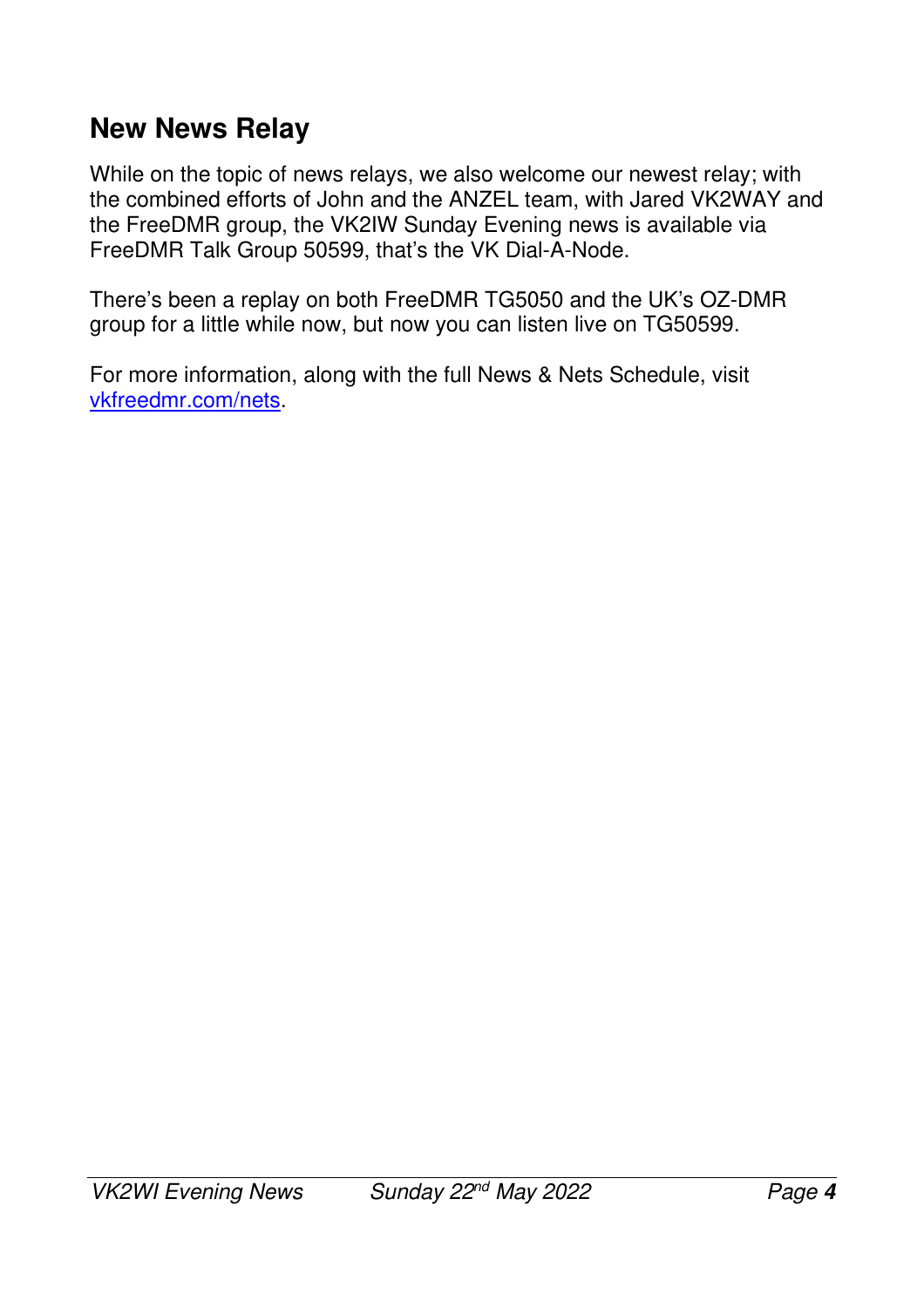## **Weekly Solar and Geophysical Report**

For the period of the 13<sup>th</sup> to the 19<sup>th</sup> of May; This report issued on the 20<sup>th</sup> of May. First, the summary;

| Dates across     | 13 <sup>th</sup> | 14 <sup>th</sup> | 15 <sup>th</sup> | 16 <sup>th</sup> | 17 <sup>th</sup> | 18 <sup>th</sup> | 19 <sup>th</sup> |
|------------------|------------------|------------------|------------------|------------------|------------------|------------------|------------------|
| the columns are  |                  |                  |                  |                  |                  |                  |                  |
| 10cm Flux        | 150              | 153              | 154              | 162              | 171              | 180              | 173              |
| Fredericksburg   |                  | 9                | 10               | 11               | 15               |                  | 10               |
| Index (Afr)      |                  |                  |                  |                  |                  |                  | observed         |
| Australian Index | 3                | 3                | 9                |                  |                  | 3                |                  |
| (Aaus)           |                  |                  |                  |                  |                  |                  | estimated        |
| index            | 75               | 81               | 94               | 84               | 92               | 87               | 89               |

Solar flare activity was low on the  $13<sup>th</sup>$  and  $14<sup>th</sup>$ , moderate reaching R1 level on the 15<sup>th</sup> with one M2.2 flare; R1 also on the16th with an M2.4 flare; low on the 17th with one C class flare; up to R1 again on the  $18<sup>th</sup>$  with an M1.1; and R2 on the  $19<sup>th</sup>$  with an M5.6, an M1.5 and an M1.2.

Geomagnetic activity was quiet all week.

F2 critical frequencies in Southern Australia, were generally near predicted monthly values, with some periods of enhancements. On the 13<sup>th</sup>, frequencies were enhanced 15% during local day and 20% at night; 15% enhanced during local night on the  $14<sup>th</sup>$ ; 20% during the day and 25% during the night of the  $15<sup>th</sup>$ ; 15% during the day and 20% during the night on the 16<sup>th</sup>; 20% during the day and 30% during the night of the 17<sup>th</sup>; 20% during the day and 15% at night on the 18th; and 20% enhancement throughout, on the  $19<sup>th</sup>$ .

The forecast for the  $20<sup>th</sup>$  to the  $26<sup>th</sup>$  of May;

Solar activity is expected to be moderate, with a chance of activity reaching R3 warning level. Geomagnetic conditions should generally be quiet with a chance of unsettled conditions on the 21<sup>st</sup>.

Maximum Usable Frequencies are likely to be near predicted, to slightly enhanced.

*Data courtesy of Space Weather Services.*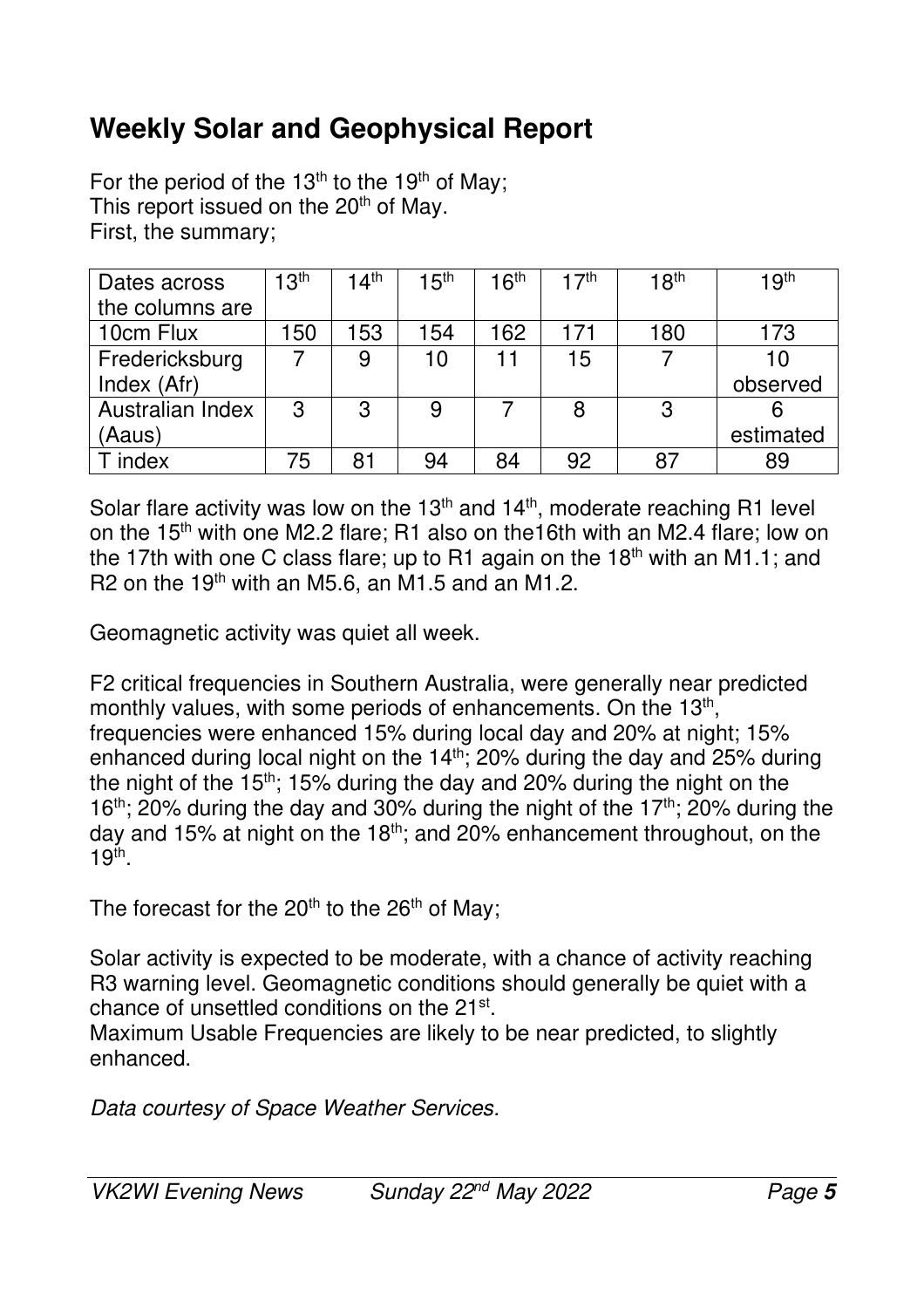### **Solar Flux Index update**

Here are the updated Solar Flux Index (SFI) figures for this week.

Having finished April, we had a;

Minimum of 96, Average of 132 and a Maximum of 164 With peak dates from the 1<sup>st</sup> to the 4<sup>th</sup>, and the 18<sup>th</sup> to the 29<sup>th</sup>.

So far for May, we are expecting a;

Minimum of 109, Average of 144 and a Maximum of 180 With peak dates from the 14<sup>th</sup> to the 28<sup>th</sup>.

And looking ahead to June, we are expecting a;

Minimum of 136, Average of 143 and a Maximum of 154 With peak dates from the 10<sup>th</sup> to the 20<sup>th</sup>.

*Update with thanks to Noel, VK2FUL.* 

[using daily data updates from: http://www.swpc.noaa.gov/products/usaf-45-day-ap-and-f107cm-fluxforecast]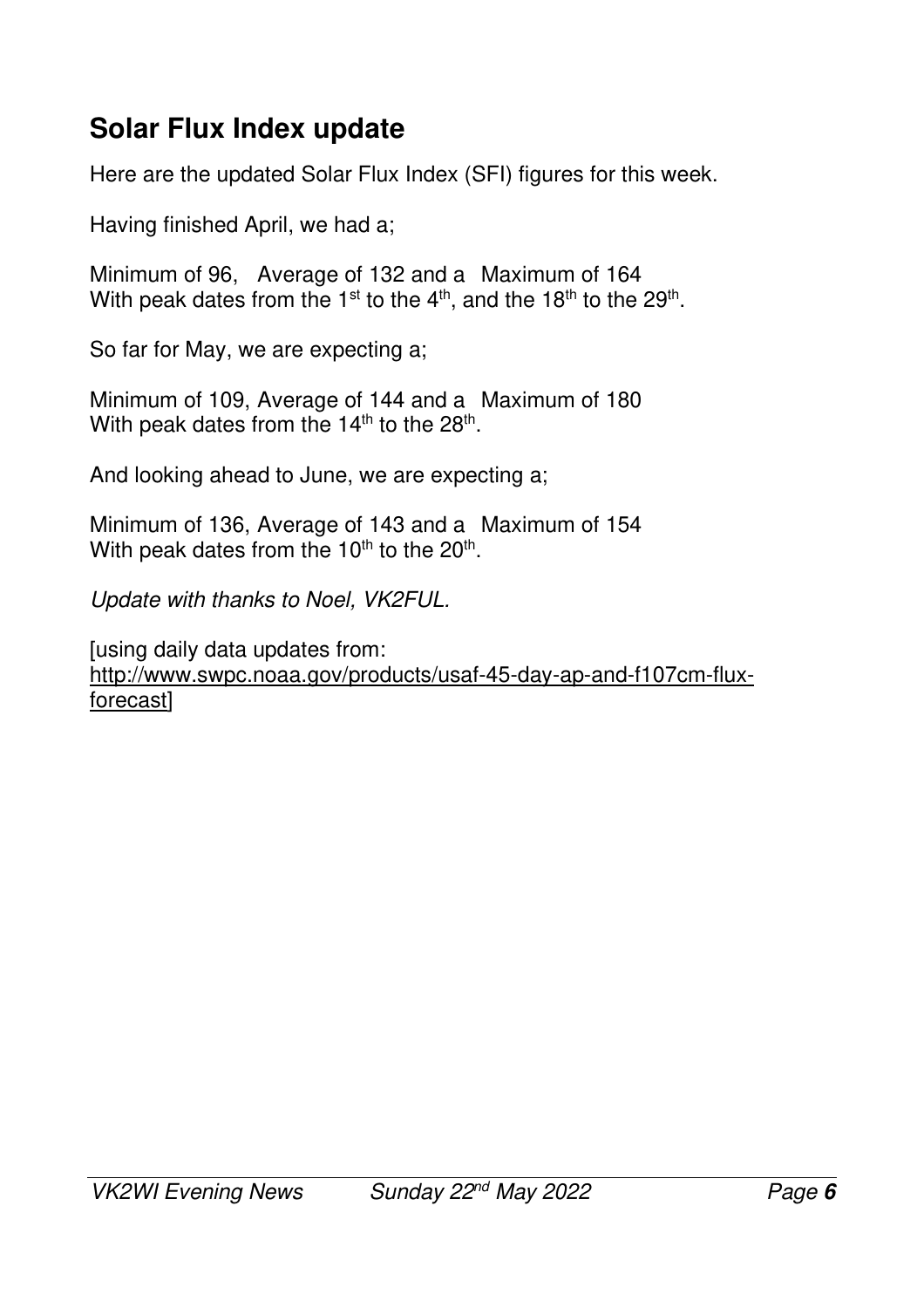#### **What use is an F-call?**

Tonight, we continue with this series, written and produced by Onno VK6FLAB. Each episode looks at different aspects of the diverse hobby of Amateur Radio.

#### **[Play File: 15-FCAL066.wav]**

*Duration 1m27s In: "What use is an F-call?" Out: "I'm Onno VK6FLAB"* 

For more information about this series, including transcripts and useful resources for F-calls, Onno's website is; vk6flab.com, or follow him on Twitter, @VK6FLAB.

#### **[Play File: 16-E-ID2.wav]**   $\overline{\phantom{a}}$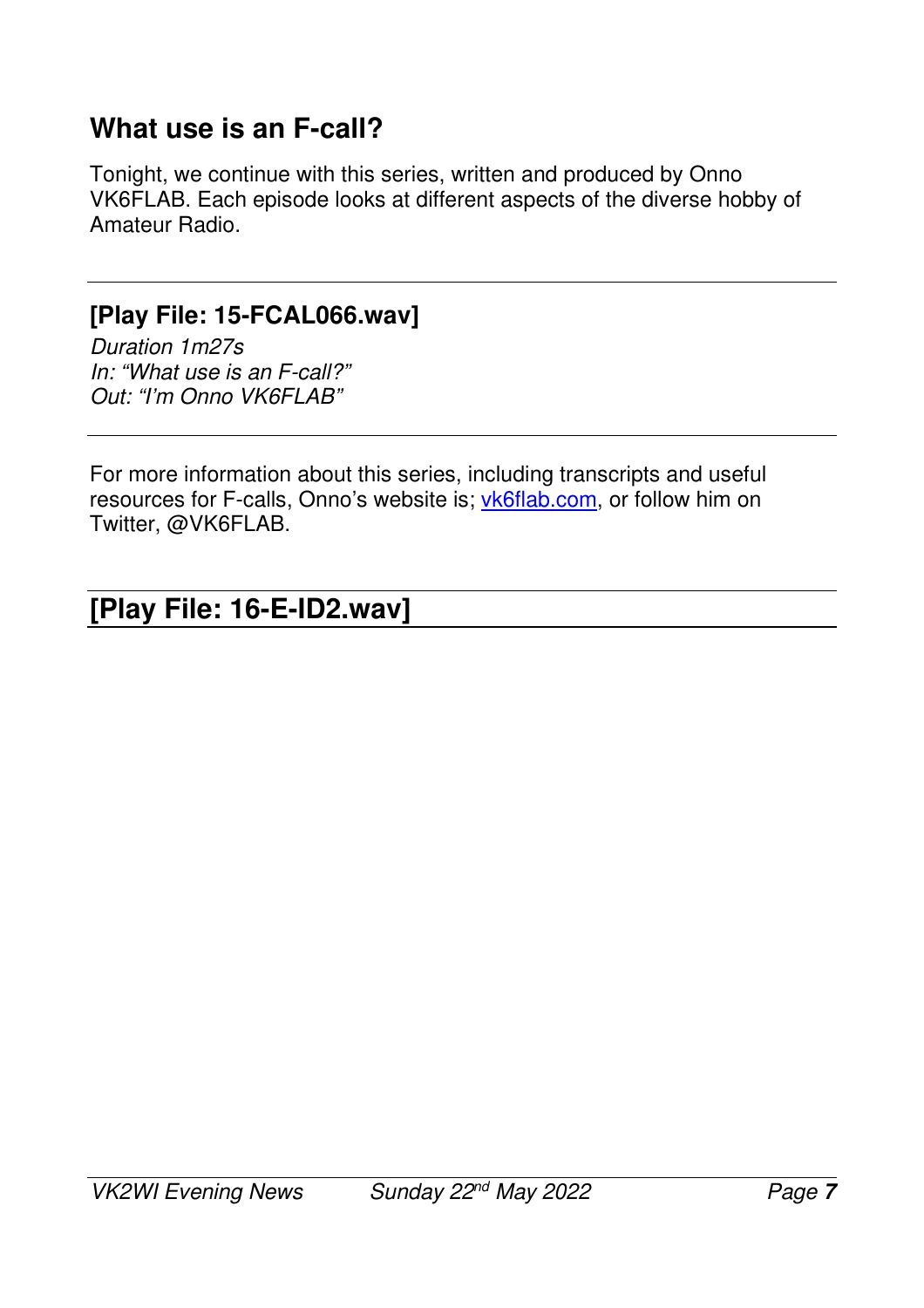# **ARRL DX news**

MAURITIUS; Fabian, DF3XY is active as 3B8/DF3XY until June 2. Activity is holiday style on 40, 30, and 20 metres using SSB and FT8. call.

GUINEA; Jean-Philippe, F1TMY is active as 3X1A from Conakry, on 160 to 6 metres, and Satellite QO-100. His portable activities take place from the Los Islands, IOTA AF-051. His length of stay is unknown.

THE GAMBIA; Gerard, F5NVF, Abdel, M0NPT, and Luc, F5RAV will be active as C5C from Kololi until June 8. Activity will be on 80 to 6 metres using CW, SSB, FT8, FT4, and on Satellite QO-100. On May 29, they plan to be active as C5B from Bijol Island, IOTA AF-060, from 0800 to 1600UTC.

ANGOLA; Mikalai, UT6UY is working in the hospital in Cabinde. He is active as D2UY in his spare time on 40, 20, 15, and 10 metres using mostly CW.

SPAIN; Special event callsign EH40URV is active until May 29 to celebrate the 40th anniversary of the Union de Radioaficionados de Vizcaya.

CANARY ISLANDS; Special event station EF0F/8 will be active from La Isla Bonita in the His Majesty King of Spain CW contest.

HUNGARY; This weekend, special call HG0WFF is active from the Hungarian Flora and Fauna reference HA FF 0025 Kesznyeten TK. Activity is on 160 to 6 metres using CW, SSB, and various digital modes with 20 operators active.

HAITI; Members of the Radio Club d'Haiti are active as HH18MAI until May 23 to commemorate the creation of the flag of Haiti.

ITALY; Members of the United Nations Global Service Centre ARC in Brindisi are active as 4U29MAY until May 31.

MONGOLIA; Andrey, R9YU and Gennady, R5QA are active as JV0YU from the Bayan-Olgii province until June 10. Activity is on 160 metres to 70 centimetres using CW, SSB, and FT8.

SAO TOME AND PRINCIPE; Ryan, K0EFW is active as S9EFW until the end of May. Activity is on 40, 20, 15, and 10 metres using SSB.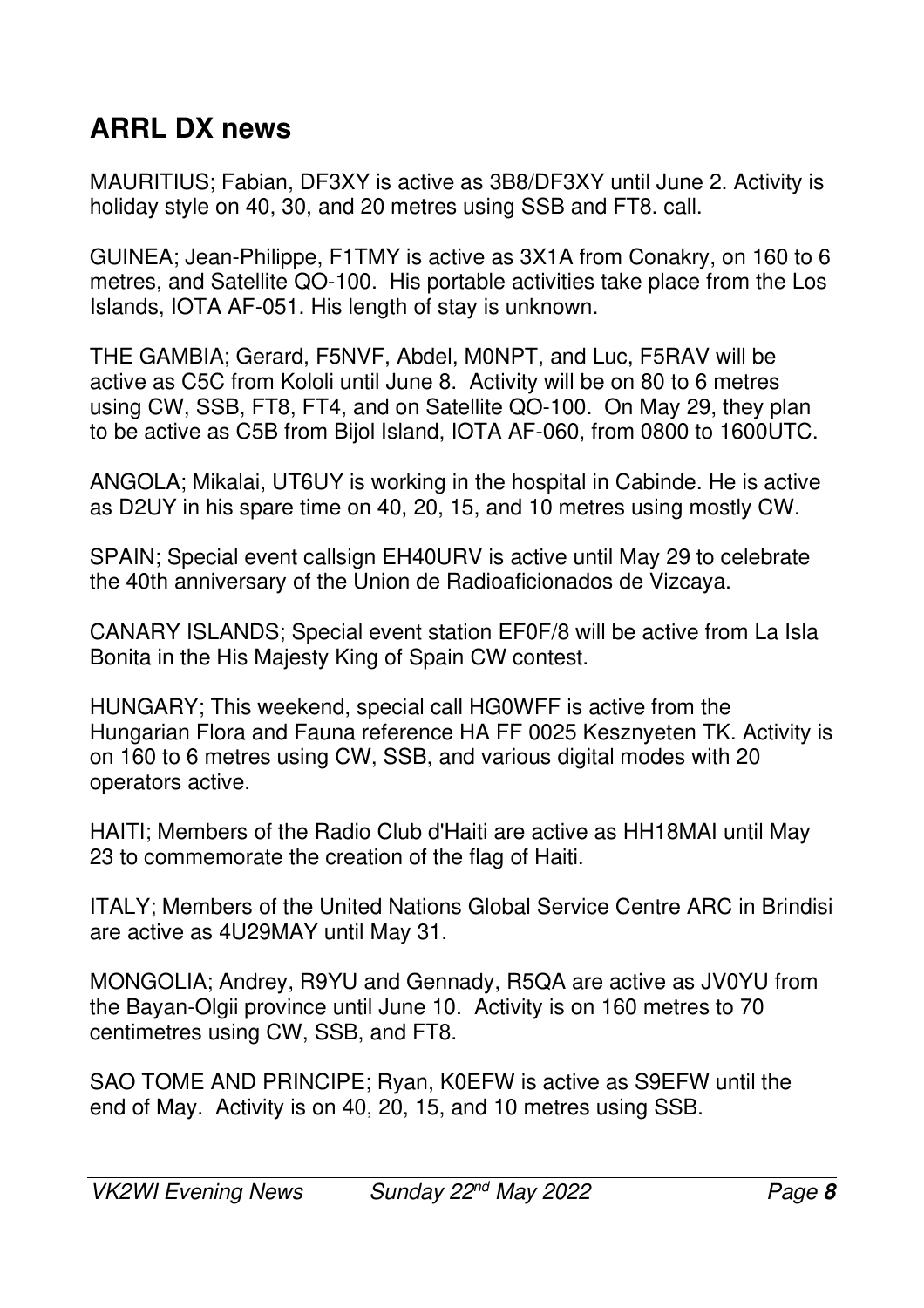ALAND ISLANDS; Keijo, OG5O and Raili, OH2HOD are active as OH0/OG5O and OH0/OH2HOD, respectively, from Lemland Island, IOTA EU-002, until May 27. Activity will be on 160 to 6 metres, including 60 metres, using CW, SSB, RTTY, FT8, and FT4.

GREECE; Erwin, DK5EW will be active as SV8/DK5EW from Santorini, IOTA EU-067, from May 23 to 28. Activity will be mainly on 2 metres using EME and Meteor Scatter.

TURKEY; Byron, KF8UN will be active as TA/KF8UN on May 23 and 24. Activity will be mostly on 20 metres using SSB.

ST. KITTS AND NEVIS; Bob, WX4G will be active as V4/WX4G from Calypso Bay, St. Kitts, from May 24 to 31. Activity will be on 160 to 6 metres using CW, SSB, FT8, and FT4. He plans to be active as V48A in the upcoming CQ World-Wide WPX CW contest.

MARSHALL ISLANDS; Stewie, WV7MS is now active as V73MS from Kwajalein Atoll while working as a firefighter. Activity is in his spare time on 20, 17, and 15 metres between 0600 to 0900UTC.

TURKS AND CAICOS ISLANDS; Mario, W4HBW is active as VP5MA from Providenciales Island, IOTA NA-002. Activity is on 80, 40, 17, and 10 metres using FT8.

KOSOVO; Bodo, DF8DX and Rene, DL2JRM will be active as Z68QQ from Gjilan from May 23 to 30. They will be active as Z66BCC in the upcoming CQ World-Wide WPX CW contest.

THIS WEEKEND ON THE RADIO. The NCCC RTTY Sprint, NCCC CW Sprint, K1USN Slow Speed CW Test, SARL VHF/UHF Digital Contest, UN DX Contest, NZART Sangster Shield 80-Metre CW Contest, YOTA Contest, His Majesty King of Spain CW Contest, EU PSK DX Contest, Arkansas QSO Party, Feld Hell Sprint and the QRP ARCI Hootowl CW Sprint are on this weekend.

The ICWC Medium Speed CW Test, OK1WC Memorial, Worldwide Sideband Activity Contest, RTTYOPS Weeksprint, SKCC CW Sprint, Phone Weekly Test, A1Club AWT, CWops Test, Mini-Test 40 and the Mini-Test 80 are scheduled for May 23 to 25.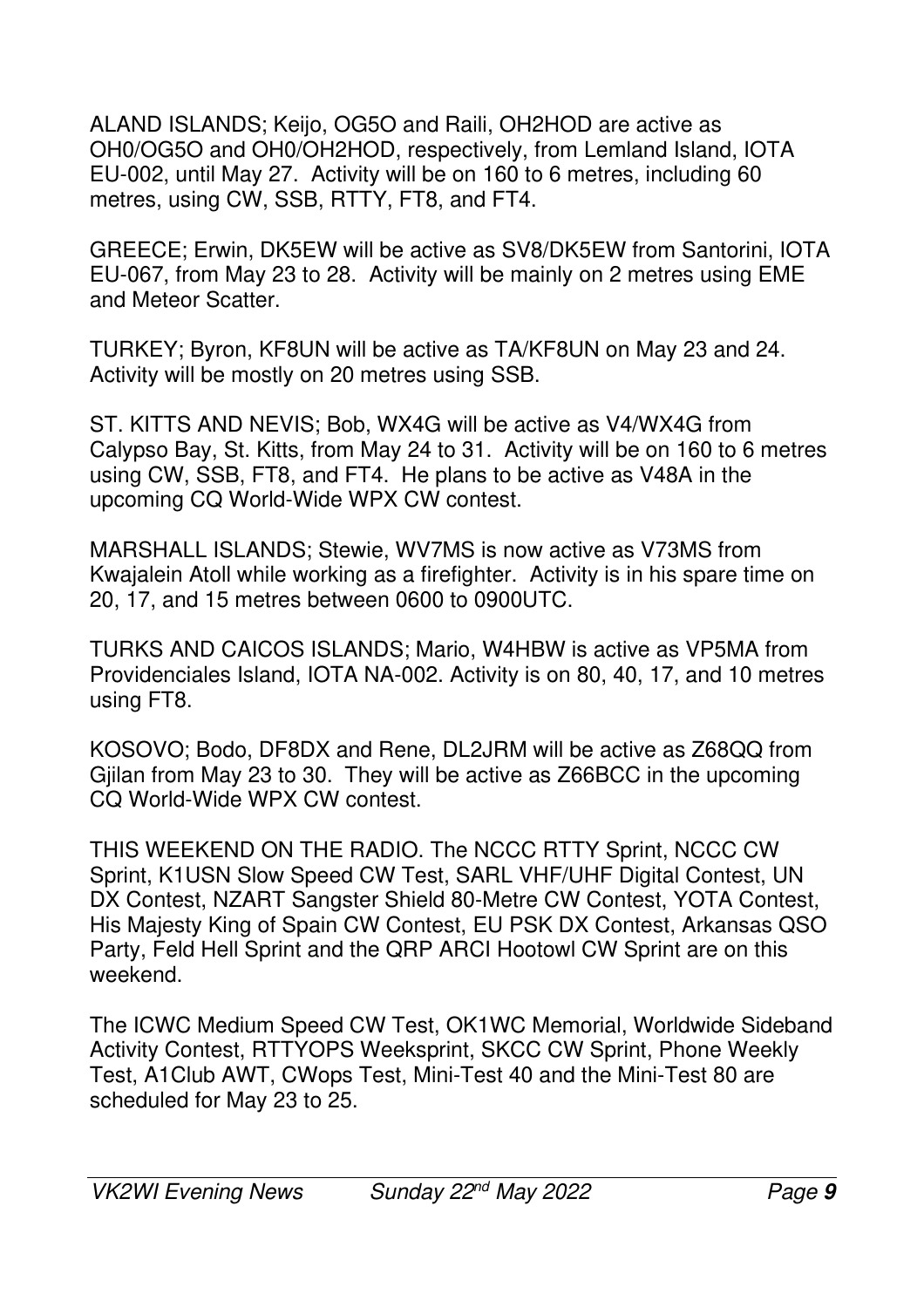#### **WICEN News**

The recent storms and wet weather on the east coast, has led to some changes in upcoming events. The Watagan Horse Enduro has been cancelled for this year, and the Camp Quality Trek has been postponed until later in the year.

WICEN NSW is providing communications support for several events in June. First is the Glow Worm Tunnel Marathon, from the 17<sup>th</sup> to the 19<sup>th</sup> of June, in the Wolgan Valley around Newnes. We are seeking volunteers to help out; please email Neil, VK2XNF, at neil.fallshaw@vrarescue.org.

Later in the month is True Grit, a military-inspired obstacle course race, on Saturday the 25<sup>th</sup> at Dargle Farm, Lower Portland. A few volunteers are still required; contact Nic VK2KXN at nicholas.mclean@vrarescue.org.

WICEN weekly voice nets are on Sunday evenings, starting at 6pm, on either the Chatswood 2 metre repeater, or the Kurrajong 70cm repeater. Please check the website for details.

WICEN NSW, is a communications support squad of VRA Rescue NSW. For more information on upcoming events, or how to join, visit the website at nsw.wicen.org.au.

For information about other WICEN groups; WICEN ACT is part of the Canberra Region Amateur Radio Club. Their website includes WICEN and general Club information and can be found at www.crarc.org.au. WICEN Victoria has a weekly net on Tuesday at 8:30pm, on 3.6MHz. More details on the web at vic.wicen.org.au.

#### **[Play ID File: 17-E-ID3.wav]**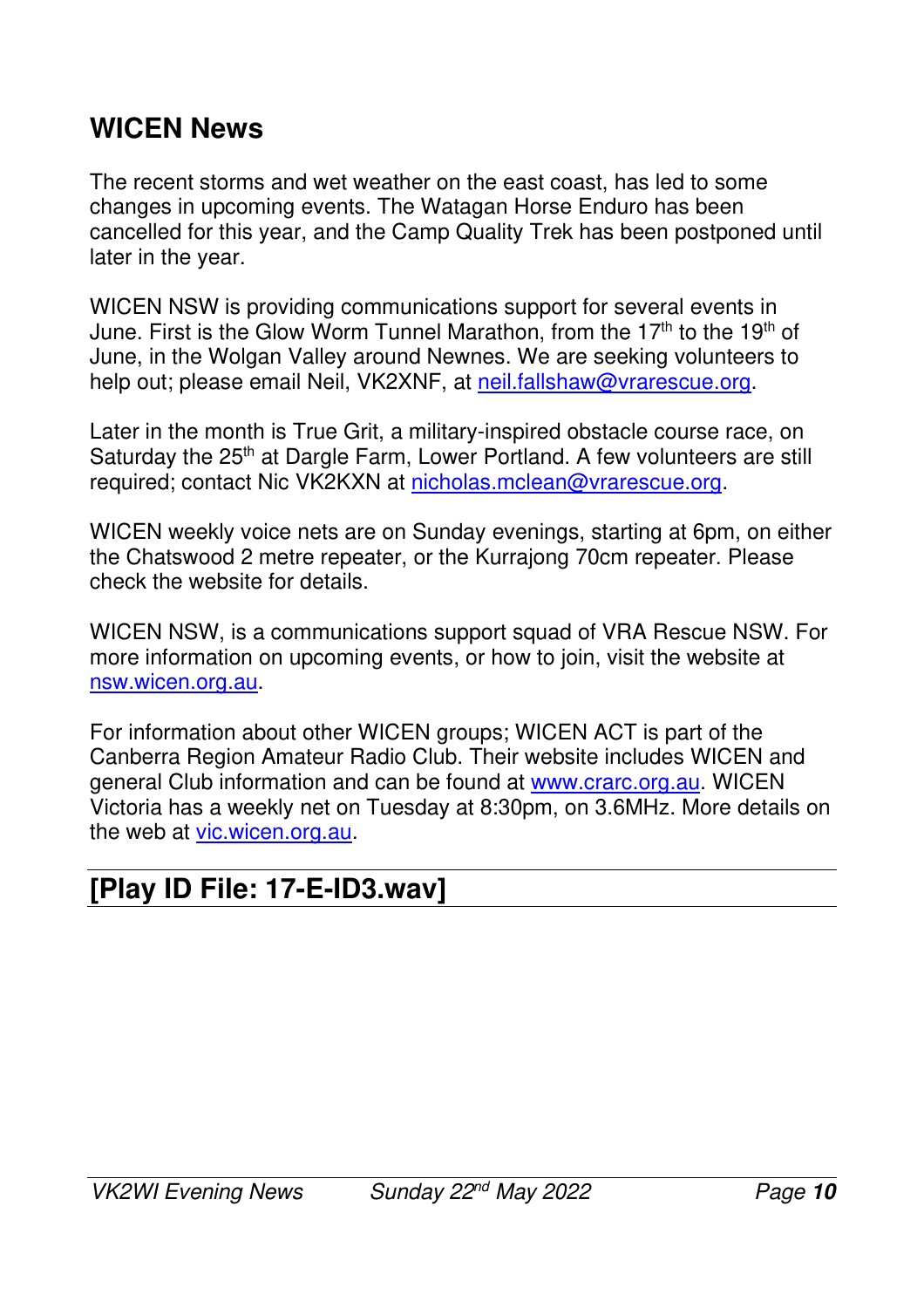#### **Club News**

We start this week with news from the Oxley Region Amateur Radio Club; The June general meeting is scheduled for  $2$ pm on Saturday the  $4<sup>th</sup>$  of June, at the SES Building in Port Macquarie. The meeting will be held in accordance with the club's COVID-19 Safety Plan.

VK2RCN repeaters are currently off air, due to a lightning strike in March. Repairs are expected to take several weeks, as a new underground power line is required to be run to site, along with repair of damaged equipment.

Now is the time to plan to attend the Oxley Region Amateur Radio Club's annual field day on Saturday and Sunday the 11th and  $12<sup>th</sup>$  of June, during the Queen's Birthday Long Weekend. The Field Day will be at the spacious Wauchope Showground Hall, with the Field Day Dinner at Port Macquarie Golf Club on Saturday night.

Candidates for the Foundation, Standard and Advanced Licences can contact the club via PO Box 712 Port Macquarie NSW 2444. A Foundation training and assessment weekend is planned for the near future, and Assessments for other licences will run once sufficient candidates have registered their interest.

There are two club nets each week; the mid-week net starts at 7:30pm on Thursday nights, and the weekend net starts at 9am Sunday mornings. Both nets are on the VK2RPM 2 metre repeater, 146.7MHz with a 91.5Hz subaudible tone for access. VK2RPM is also available via EchoLink.

For more information about the Oxley Region Amateur Radio Club, visit the website at *orarc.org*. The site contains a wealth of Amateur Radio items in addition to the club information. The March 2022 web edition of the club's bimonthly newsletter "Oxtales" is now online, and past issues can be viewed on the website as well. The May 2022 issue will be published in the coming week. You can also find the Club on Facebook; just search for Oxley Region Amateur Radio Club.

*Advised by Henry VK2ZHE For the Oxley Region Amateur Radio Club.*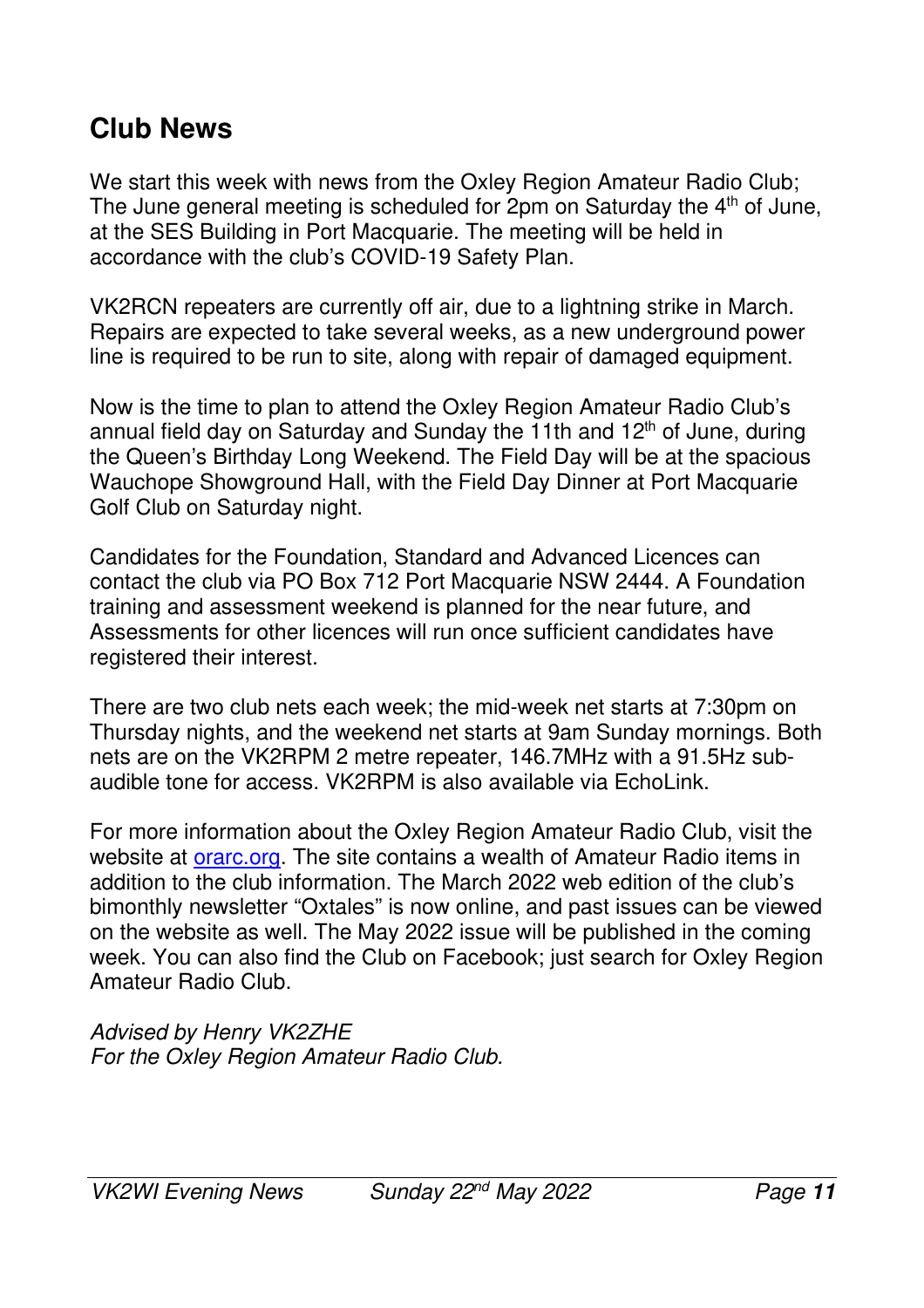# **Central Coast Amateur Radio Club**

Thank you to everyone who attended Mayham; you can give the Club you feedback using the online survey; please visit "tiny.cc/ccarc" on the web and let us know how we did.

At VK2RAG Somersby, the D-Star, RadNet DMR and 2m EchoLink services are fully functional. Brand Meister DMR and 70cm EchoLink and IRLP are still having problems.

Also at Somersby is a WebSDR, websdr.ccarc.org.au is currently configured to listen on 6 metres, 2 metres, 70 centimetres and 23 centimetres.

The Club's daily Morning Tea continues at 10am and after VK2WI News on Sunday mornings. The Thursday night net starts at 8pm. Both nets are on the VK2RAG 2m repeater – 146.725 MHz with 91.5Hz tone, and on EchoLink HAM and CCARC conferences.

The fortnightly SSTV net is hosted by Adrian VK2ABS. It's usually 2-3 rounds on the Club's 2 Metre WICEN repeater; 147.125 MHz with 91.5Hz tone. Adrian has had a large amount of support from other members and would love to see you drop in on the next net, Friday the 27<sup>th</sup> of May at 7:30pm.

SSTV and Weekly nets are also video streamed live to the club's Facebook page, and recordings of past nets can be found, in the "Videos" section.

You can find out more about the CCARC on the web at ccarc.org.au; by phone on 02 43402500 or on social media by searching for Central Coast Amateur Radio Club; remember to "like" to follow for updates.

*73 Alan VK2MG Publicity Officer, Central Coast Amateur Radio Club.*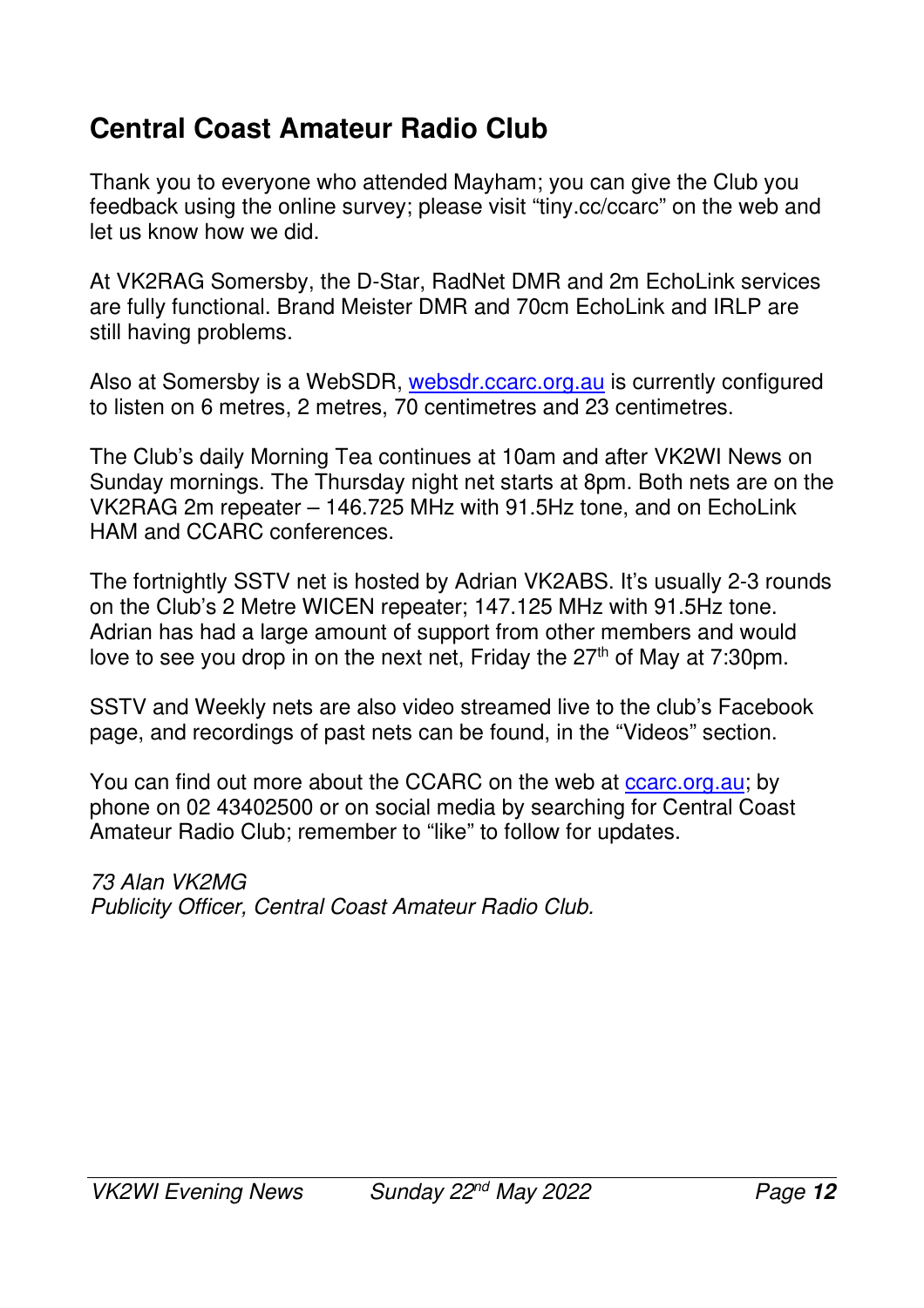# **Sydney ATV Group**

The Group's ATV repeater at Lawson in the Blue Mountains, transmits highdefinition TV on 445.50MHz, with analogue and digital inputs on 23cm.

Reception is possible over the Sydney Metro area, or via the British Amateur TV Club streaming web site; on the site, select the VK2 callsign and if requested, the HTML5 option. You can also text to say that you're watching – just enter /nick, a space then your name, your following text will appear in the column above.

Regular nets are on Monday evenings starting at 7:30pm. We regularly have technical talks, show our latest projects, general interest videos and much more.

You can call in during the net on the Lawson repeater, 147.325 MHz with positive offset, with reports, questions or help with receiving Amateur Television. Why not join in and find out more about this fascinating and fastgrowing aspect of digital amateur radio.

*Advised by John VK2ATU on behalf of the Sydney ATV Group.*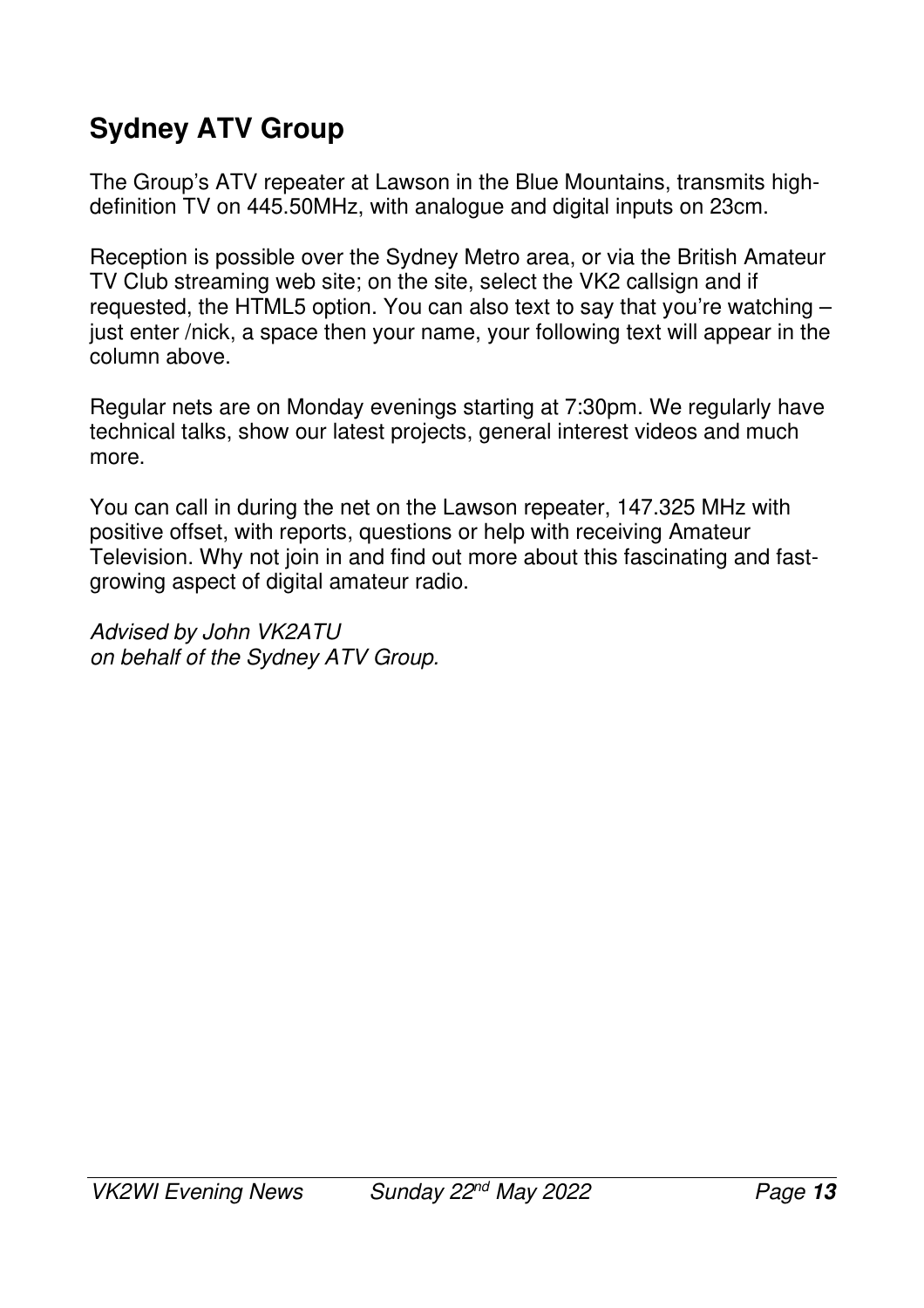# **St George Amateur Radio Society**

Last weekend saw The Don Edwards Memorial Slow Morse Contest, with many amateurs from around Australia and New Zealand taking part. For some, it was the first time that they had used Morse code in years, if not decades.

All those who took part are encouraged to submit their logs; remember to read the rules, as there are bonus points to be had. Log submissions close on the 31<sup>st</sup> of May; details can be found on the website at sgars.org.

Monthly gatherings return to Connells Point, with the next one scheduled for Wednesday the first of June at 7:30pm.

Last year, Wal VK2ACE gave a presentation on the History of Telecommunications. The communications revolution began with the invention of the Morse Telegraph, closely followed by the Bell Telephone.

At the next gathering Wal will present part 2 of this the series, examining the anatomy of the telephone itself, manual and automatic exchanges, and the networks that carried analogue communications right across Australia. Come with us on a tour the fascinating technology timeline from then to now, making frequent stops along the way to examine the major milestones.

As well as the presentation, there will a friendly rag chew, tea, coffee, biscuits and cake as well as many items of disposal equipment available for inspection and purchase.

The gathering will be "in person" at the Society's meeting rooms, Donnelly Park, Kyle Parade Connells Point – near South Hurstville. All members and visitors will need to sign-in. Doors open at 7:15pm for a 7:30pm start.

*73 de Peter VK2EMU For the St George Amateur Radio Society*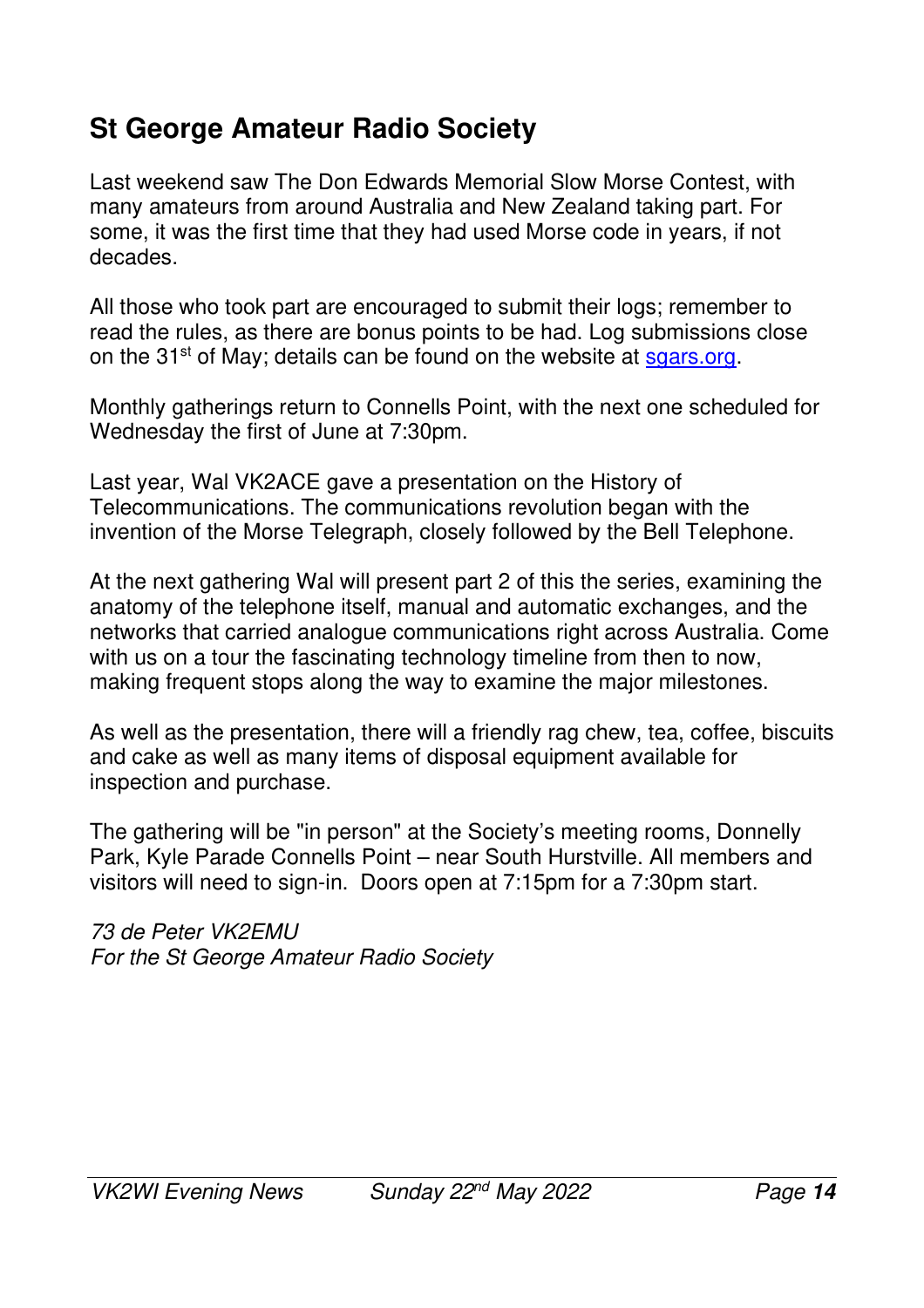## **Hornsby and Districts Amateur Radio Club**

The Clubs is hosting "Airwaves by the Sea" on Saturday the 4<sup>th</sup> of June, at Long Reef, from 4:30 pm. This is an opportunity to test your ability to go portable. Even if you have never gone portable before, it's an opportunity to learn from seasoned operators.

With solar cycle 25 in an upswing, strong signals are being heard from Europe, and Colin VK2JCC has worked some very rare DX here. Bring along your portable equipment, antennas, batteries, should you have them. There are also coastal paths to repeaters not accessible in Hornsby. That's 4.30pm on Saturday the 4<sup>th</sup> of June.

The Club's website has up to date details on club activities; it's at www.hadarc.org.au. The club has a group on Facebook, which can be found by searching for VK2MA, and on twitter, @VK2MA.

*Submitted by Julian VK2YJS HADARC Publicity Officer.* 

[Jitsi Meet details: Phone: 08 7150 1136 and enter 3145759306# Web: https://meet.jit.si/HADARC 1

#### **[Play ID File: 18-E-ID4.wav]**